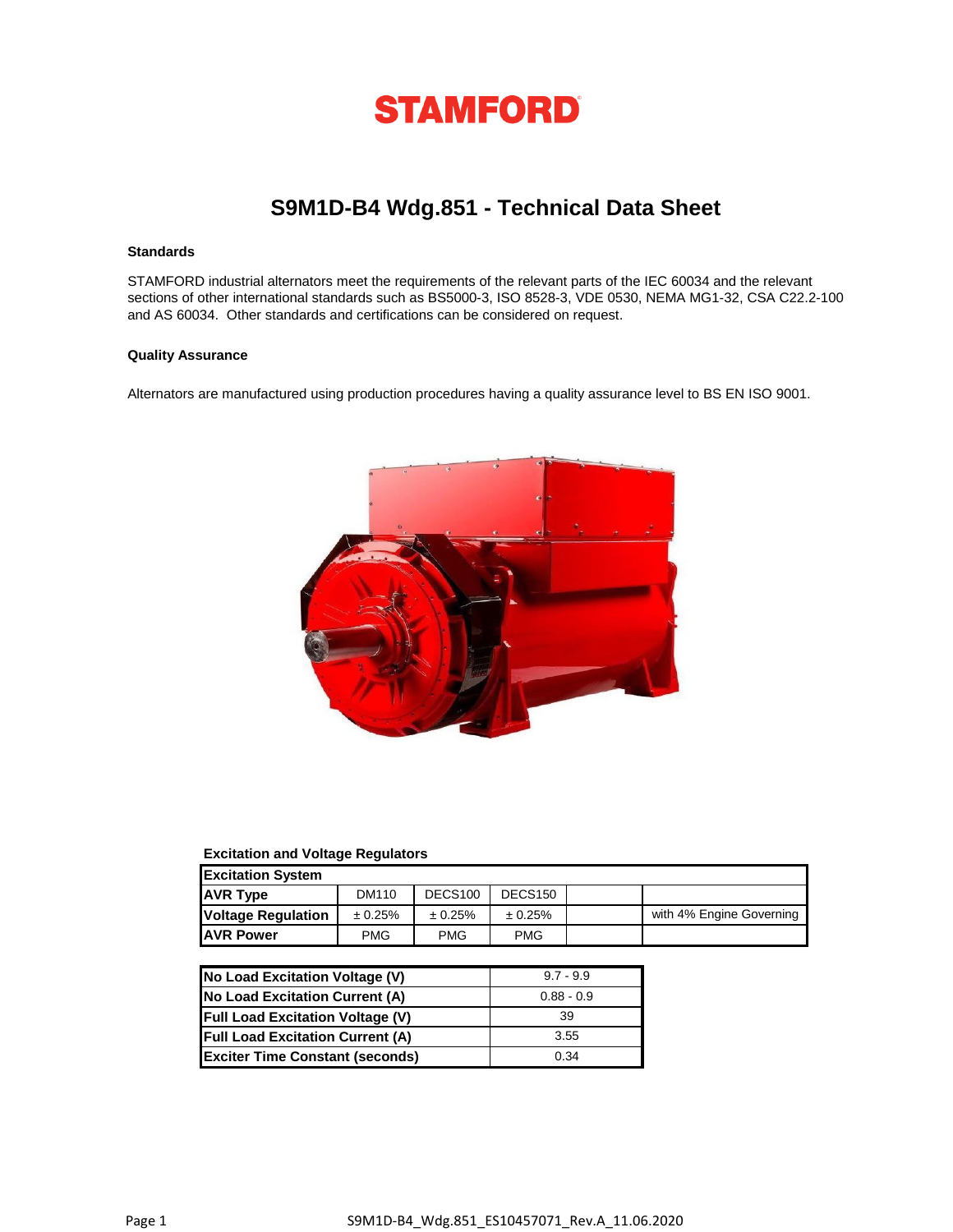

| <b>Electrical Data</b>                                           |                                                                    |                                                                                         |  |  |  |
|------------------------------------------------------------------|--------------------------------------------------------------------|-----------------------------------------------------------------------------------------|--|--|--|
| <b>Insulation System</b>                                         | н                                                                  |                                                                                         |  |  |  |
| <b>Stator Winding</b>                                            | Double Layer Lap                                                   |                                                                                         |  |  |  |
| <b>Winding Pitch</b>                                             |                                                                    | 2/3                                                                                     |  |  |  |
| <b>Winding Leads</b>                                             |                                                                    | 6                                                                                       |  |  |  |
| <b>Winding Number</b>                                            |                                                                    | 851                                                                                     |  |  |  |
| Number of Poles                                                  |                                                                    | 4                                                                                       |  |  |  |
| IP Rating                                                        |                                                                    | IP <sub>23</sub>                                                                        |  |  |  |
| <b>RFI Suppression</b>                                           |                                                                    | BS EN 61000-6-2 & BS EN 61000-6-4, VDE 0875G, VDE 0875N.<br>Refer to factory for others |  |  |  |
| <b>Waveform Distortion</b>                                       |                                                                    | NO LOAD < 1.5% NON-DISTORTING BALANCED LINEAR LOAD < 5.0%                               |  |  |  |
| <b>Short Circuit Ratio</b>                                       |                                                                    | 1/Xd                                                                                    |  |  |  |
| Steady State X/R Ratio                                           |                                                                    | 33.61                                                                                   |  |  |  |
|                                                                  | <b>50 Hz</b>                                                       | 60 Hz                                                                                   |  |  |  |
| Telephone Interference                                           | <b>THF&lt;2%</b>                                                   | <b>TIF&lt;50</b>                                                                        |  |  |  |
| Cooling Air Flow                                                 | $2.78 \text{ m}^3/\text{sec}$                                      | $3.33 \text{ m}^3/\text{sec}$                                                           |  |  |  |
| Voltage Series Star (V)                                          | 3300                                                               | 4160                                                                                    |  |  |  |
| Voltage Parallel Star (V)                                        |                                                                    |                                                                                         |  |  |  |
| Voltage Delta (V)                                                |                                                                    |                                                                                         |  |  |  |
| kVA Base Rating (Class H) for<br>Reactance Values (kVA)          | 2100                                                               | 2600                                                                                    |  |  |  |
| <b>Saturated Values in Per Unit at Base Ratings and Voltages</b> |                                                                    |                                                                                         |  |  |  |
| Xd Dir. Axis Synchronous                                         | 2.558                                                              | 2.392                                                                                   |  |  |  |
| X'd Dir. Axis Transient                                          | 0.235                                                              | 0.220                                                                                   |  |  |  |
| X"d Dir. Axis Subtransient                                       | 0.169                                                              | 0.158                                                                                   |  |  |  |
| Xq Quad. Axis Reactance                                          | 1.330                                                              | 1.243                                                                                   |  |  |  |
| X"q Quad. Axis Subtransient                                      | 0.269                                                              | 0.251                                                                                   |  |  |  |
| XL Stator Leakage Reactance                                      | 0.135                                                              | 0.126                                                                                   |  |  |  |
| X2 Negative Sequence Reactance                                   | 0.227                                                              | 0.212                                                                                   |  |  |  |
| X0 Zero Sequence Reactance                                       | 0.039                                                              | 0.036                                                                                   |  |  |  |
|                                                                  | <b>Unsaturated Values in Per Unit at Base Ratings and Voltages</b> |                                                                                         |  |  |  |
| Xd Dir. Axis Synchronous                                         | 3.070                                                              | 2.870                                                                                   |  |  |  |
| X'd Dir. Axis Transient                                          | 0.270                                                              | 0.253                                                                                   |  |  |  |
| X"d Dir. Axis Subtransient                                       | 0.198                                                              | 0.185                                                                                   |  |  |  |
| Xq Quad. Axis Reactance                                          | 1.370                                                              | 1.281                                                                                   |  |  |  |
| X"q Quad. Axis Subtransient                                      | 0.323                                                              | 0.302                                                                                   |  |  |  |
| XL Stator Leakage Reactance                                      | 0.153                                                              | 0.143                                                                                   |  |  |  |
| XIr Rotor Leakage Reactance                                      | 0.267                                                              | 0.250                                                                                   |  |  |  |
| X2 Negative Sequence Reactance                                   | 0.272                                                              | 0.255                                                                                   |  |  |  |
| X0 Zero Sequence Reactance                                       | 0.046                                                              | 0.043                                                                                   |  |  |  |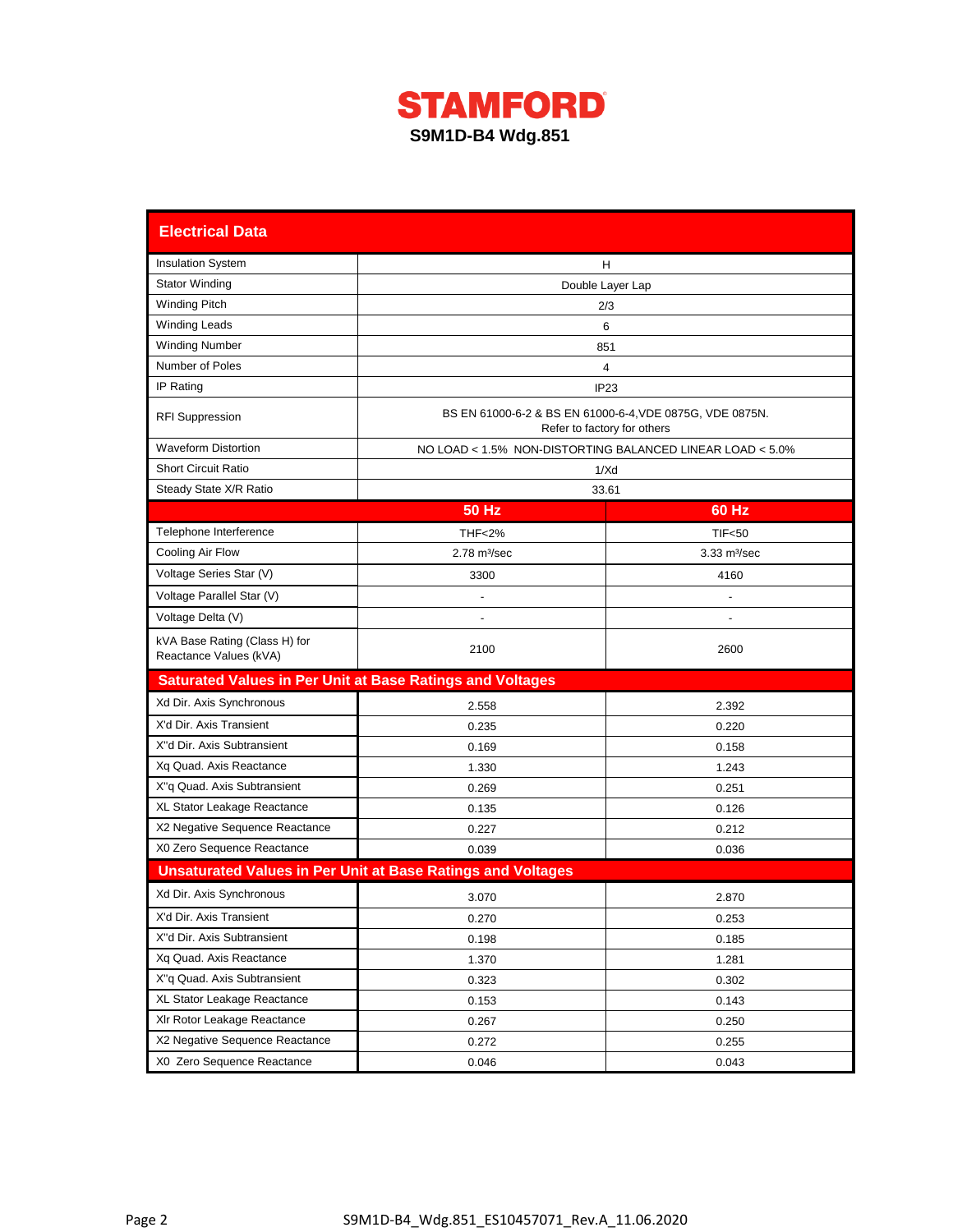

| <b>Time Constants (Seconds)</b>                                   |                          |                                                                                                                                                                                  |  |  |  |
|-------------------------------------------------------------------|--------------------------|----------------------------------------------------------------------------------------------------------------------------------------------------------------------------------|--|--|--|
| T'd Transient Time Const.                                         |                          | 0.223                                                                                                                                                                            |  |  |  |
| T"d Sub-Transient Time Const.                                     | 0.020                    |                                                                                                                                                                                  |  |  |  |
| T'do O.C. Field Time Const.                                       | 2.430                    |                                                                                                                                                                                  |  |  |  |
| Ta Armature Time Const.                                           |                          | 0.077                                                                                                                                                                            |  |  |  |
| T"g Sub-Transient Time Const.                                     | 0.0240                   |                                                                                                                                                                                  |  |  |  |
| Resistances in Ohms ( $\Omega$ ) at 22 <sup>°</sup> C             |                          |                                                                                                                                                                                  |  |  |  |
| Stator Winding Resistance (Ra),<br>per phase for series connected |                          | 0.0480                                                                                                                                                                           |  |  |  |
| Rotor Winding Resistance (Rf)                                     |                          | 0.5                                                                                                                                                                              |  |  |  |
| <b>Exciter Stator Winding Resistance</b>                          |                          | 9.8                                                                                                                                                                              |  |  |  |
| Exciter Rotor Winding Resistance per<br>phase                     |                          | 0.014                                                                                                                                                                            |  |  |  |
| PMG Phase Resistance (Rpmg) per<br>phase                          | 3.8                      |                                                                                                                                                                                  |  |  |  |
| Positive Sequence Resistance (R1)                                 |                          | 0.0600                                                                                                                                                                           |  |  |  |
| Negative Sequence Resistance (R2)                                 |                          | 0.0691                                                                                                                                                                           |  |  |  |
| Zero Sequence Resistance (R0)                                     |                          | 0.0600                                                                                                                                                                           |  |  |  |
| <b>Saturation Factors</b>                                         | 3300V                    | 4160V                                                                                                                                                                            |  |  |  |
| SG1.0                                                             | 0.174                    | 0.192                                                                                                                                                                            |  |  |  |
| SG1.2                                                             | 0.69                     | 0.81                                                                                                                                                                             |  |  |  |
| <b>Mechanical Data</b>                                            |                          |                                                                                                                                                                                  |  |  |  |
| Shaft and Keys                                                    |                          | All alternator rotors are dynamically balanced to better than ISO 21940-11 Grade 2.5 for<br>minimum vibration in operation. Two bearing generators are balanced with a half key. |  |  |  |
|                                                                   | 1 Bearing                | 2 Bearing                                                                                                                                                                        |  |  |  |
| <b>SAE Adaptor</b>                                                | 0, 00                    | 0, 00, None                                                                                                                                                                      |  |  |  |
| Moment of Inertia                                                 | 71.7 kgm <sup>2</sup>    | $68.6$ kgm <sup>2</sup>                                                                                                                                                          |  |  |  |
| Weight Wound Stator                                               | 1638kg                   | 1638kg                                                                                                                                                                           |  |  |  |
| Weight Wound Rotor                                                | 1776kg                   | 1680kg                                                                                                                                                                           |  |  |  |
| Weight Complete Alternator                                        | 5000kg                   | 4950kg                                                                                                                                                                           |  |  |  |
| Shipping weight in a Crate                                        | 5350kg                   | 5300kg                                                                                                                                                                           |  |  |  |
| Packing Crate Size                                                | 260 x 200 x 220(cm)      |                                                                                                                                                                                  |  |  |  |
| Maximum Over Speed                                                | 2250 RPM for two minutes |                                                                                                                                                                                  |  |  |  |
| Bearing Drive End                                                 | 6232                     |                                                                                                                                                                                  |  |  |  |
| Bearing Non-Drive End                                             | 6324                     | 6324                                                                                                                                                                             |  |  |  |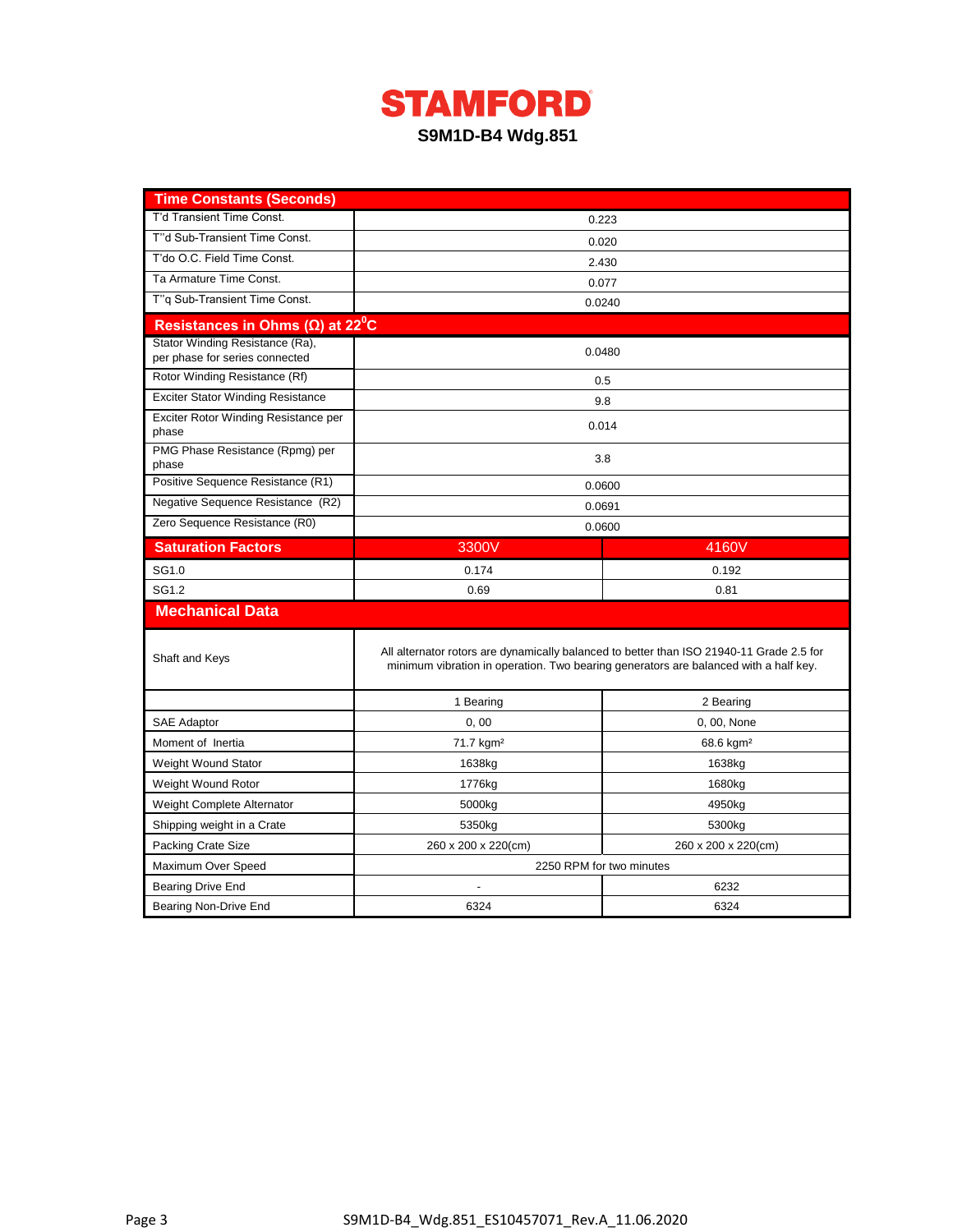

## **THREE PHASE EFFICIENCY CURVES**



## **50Hz**

**60Hz**

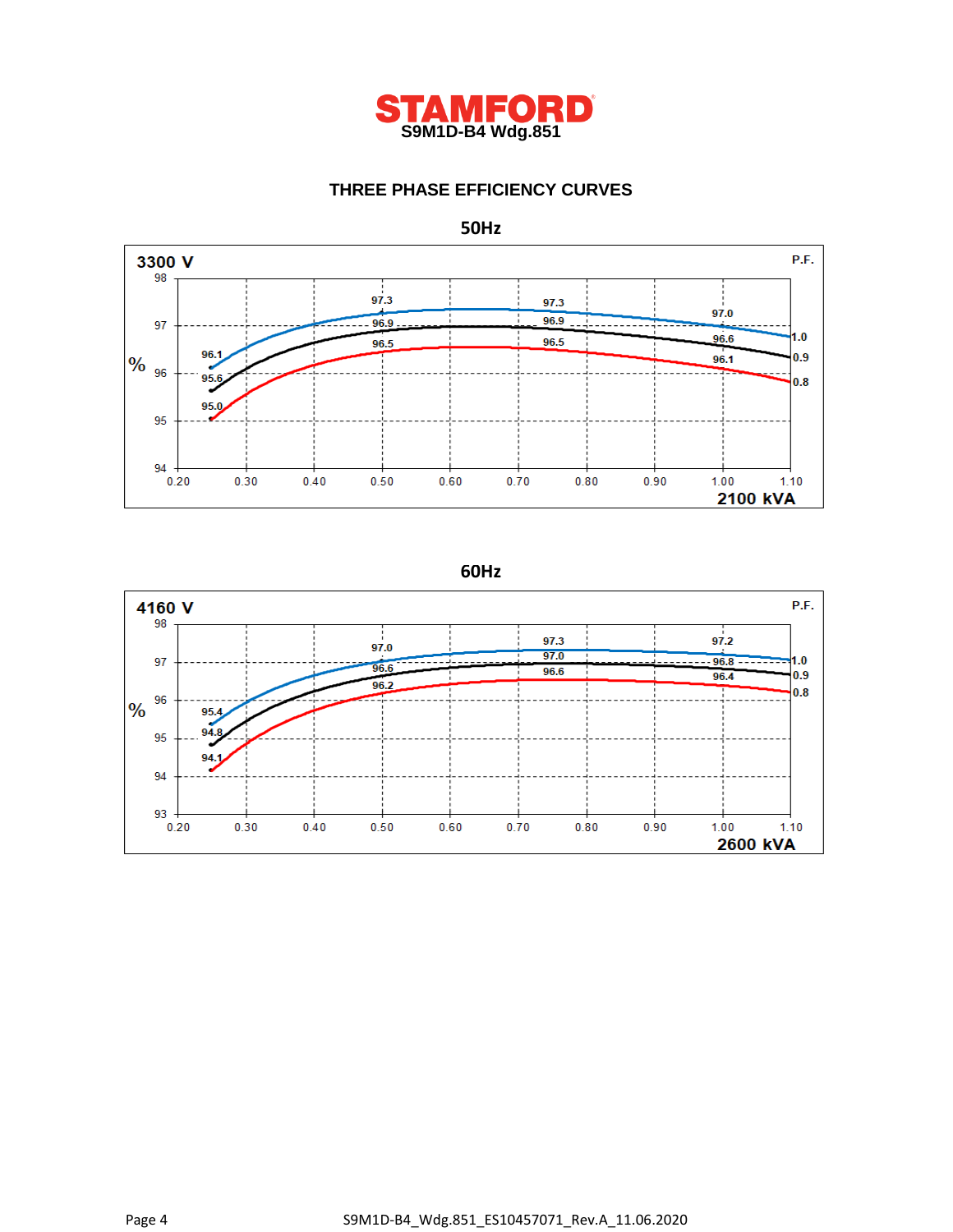



|             | <b>Transient Voltage Dip Scaling Factor</b> | <b>Transient Voltage Rise Scaling Factor</b> |                       |  |
|-------------|---------------------------------------------|----------------------------------------------|-----------------------|--|
| Lagging PF  | Scaling Factor                              | Lagging PF                                   | <b>Scaling Factor</b> |  |
| $\leq$ 0.4  | 1.00                                        | $= 0.4$                                      | 1.25                  |  |
| 0.5         | 0.95                                        | 0.5                                          | 1.20                  |  |
| 0.6         | 0.90                                        | 0.6                                          | 1.15                  |  |
| 0.7         | 0.86                                        | 0.7                                          | 1.10                  |  |
| 0.8<br>0.83 |                                             | > 0.7                                        | 1.00                  |  |
| 0.9         | 0.75                                        |                                              |                       |  |
| 0.95        | 0.70                                        |                                              |                       |  |
|             | 0.65                                        |                                              |                       |  |

**Note: To determine % Transient Voltage Dip or Voltage Rise at various PF, multiply the % Voltage Dip from the curve directly by the Scaling Factor.**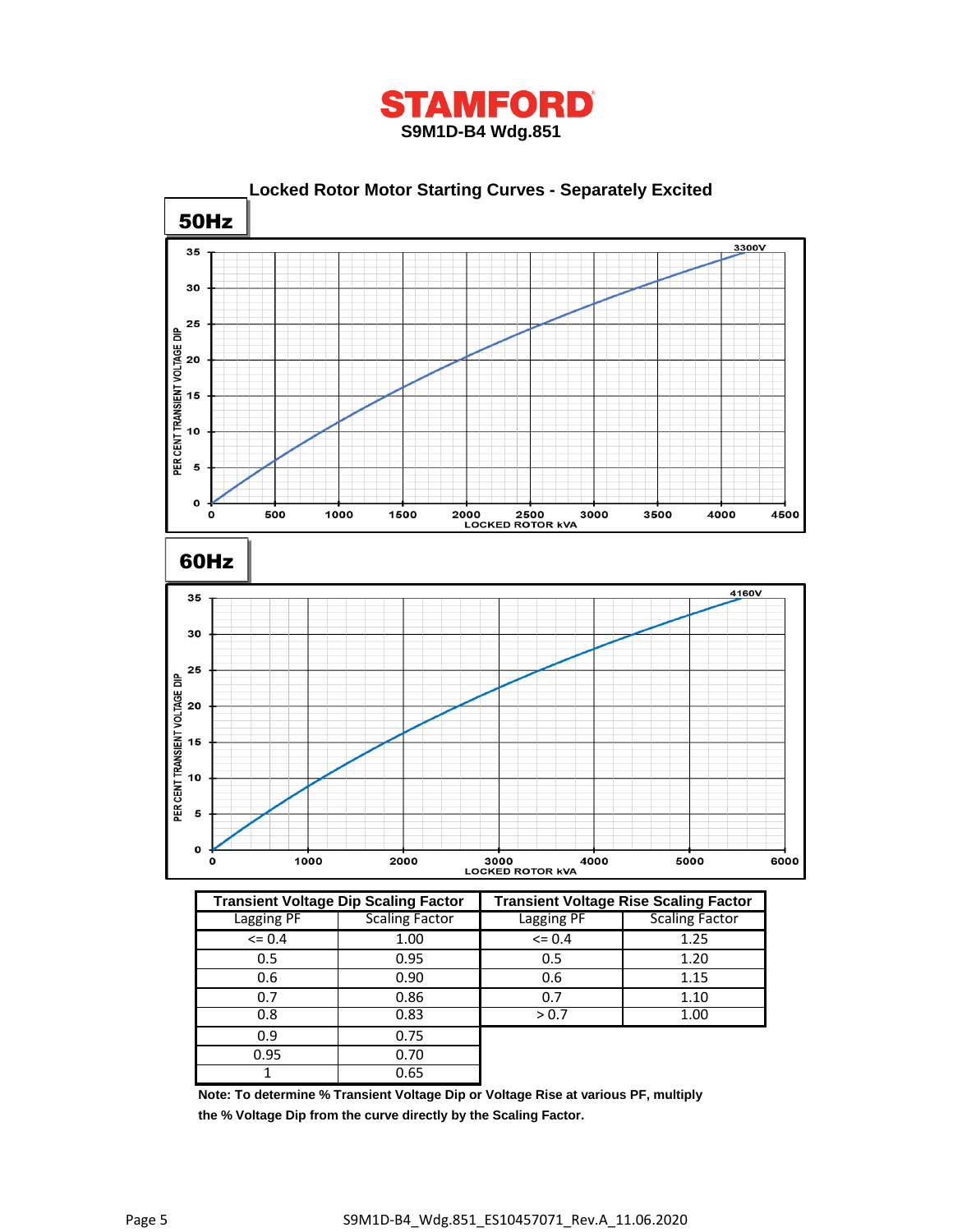

 **Three-phase Short Circuit Decrement Curve - Separately Excited** 50Hz 10000 CURRENT (Amps) 1000 100  $0.001$  $0.01$  $0.1$  $10$  $\mathbf{1}$ TIME (secs) Sustained Short Circuit = 1212 Amps 60Hz 10000 CURRENT (Amps) 1000  $100\,$  $0.001$  $0.01$  $0.1$  $\overline{1}$  $10$ TIME (secs)

### Sustained Short Circuit = 1191 Amps

#### **Note 1**

The following multiplication factors should be used to adjust the values from curve between time 0.001 seconds and the minimum current point in respect of nominal operating voltage :

|         | 50Hz   | 60Hz    |        |  |
|---------|--------|---------|--------|--|
| Voltage | Factor | Voltage | Factor |  |
| 3300V   | X 1.00 | 4160V   | X 1.00 |  |
|         |        |         |        |  |
|         |        |         |        |  |
|         |        |         |        |  |

The sustained current value is constant irrespective of voltage level

#### **Note 2**

The following multiplication factor should be used to convert the values calculated in accordance with NOTE 1 to those applicable to the various types of short circuit :

|         | $\frac{1}{10}$ in respect of Hoffinial operating voltage. |         |        |                         | 3-phase   | 2-phase L-L 1-phase L-N |          |
|---------|-----------------------------------------------------------|---------|--------|-------------------------|-----------|-------------------------|----------|
|         | 50Hz                                                      |         | 60Hz   | IInstantaneous          | x 1.00    | x 0.87                  | $x$ 1.30 |
| Voltage | Factor                                                    | Voltage | Factor | Minimum                 | x 1.00    | x 1.80                  | x3.20    |
| 3300V   | X 1.00                                                    | 4160V   | X 1.00 | Sustained               | x 1.00    | x 1.50                  | x 2.50   |
| -       | $\sim$                                                    |         |        | Max. sustained duration | $10$ sec. | 5 sec.                  | 2 sec.   |

All other times are unchanged **Note 3**

Curves are drawn for Star connections under no-load excitation at rated speeds. For other connection (where applicable) the following multipliers should be applied to current values as shown :

Parallel Star = Curve current value X 2

Series Delta = Curve current value X 1.732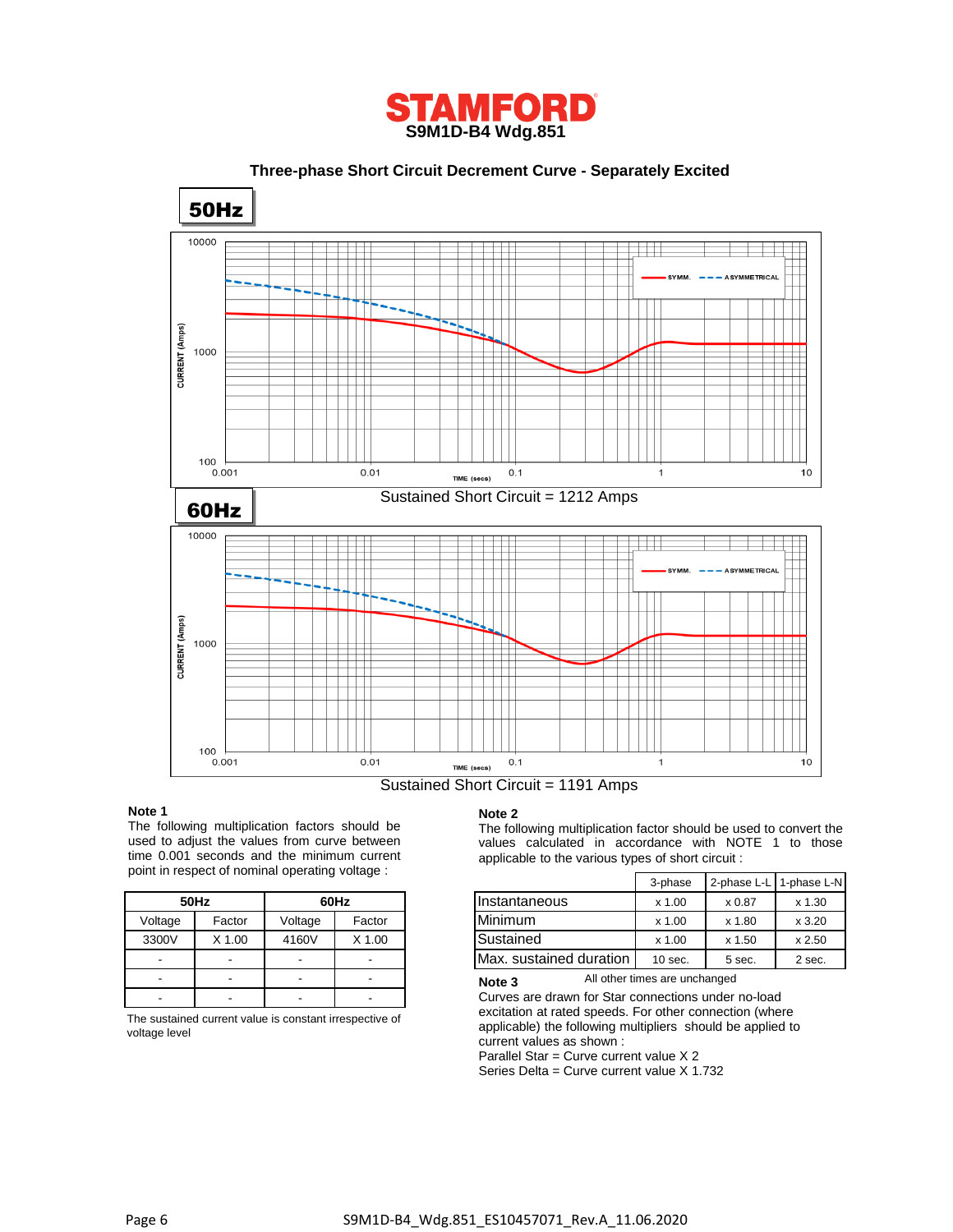

## **Typical Alternator Operating Charts**



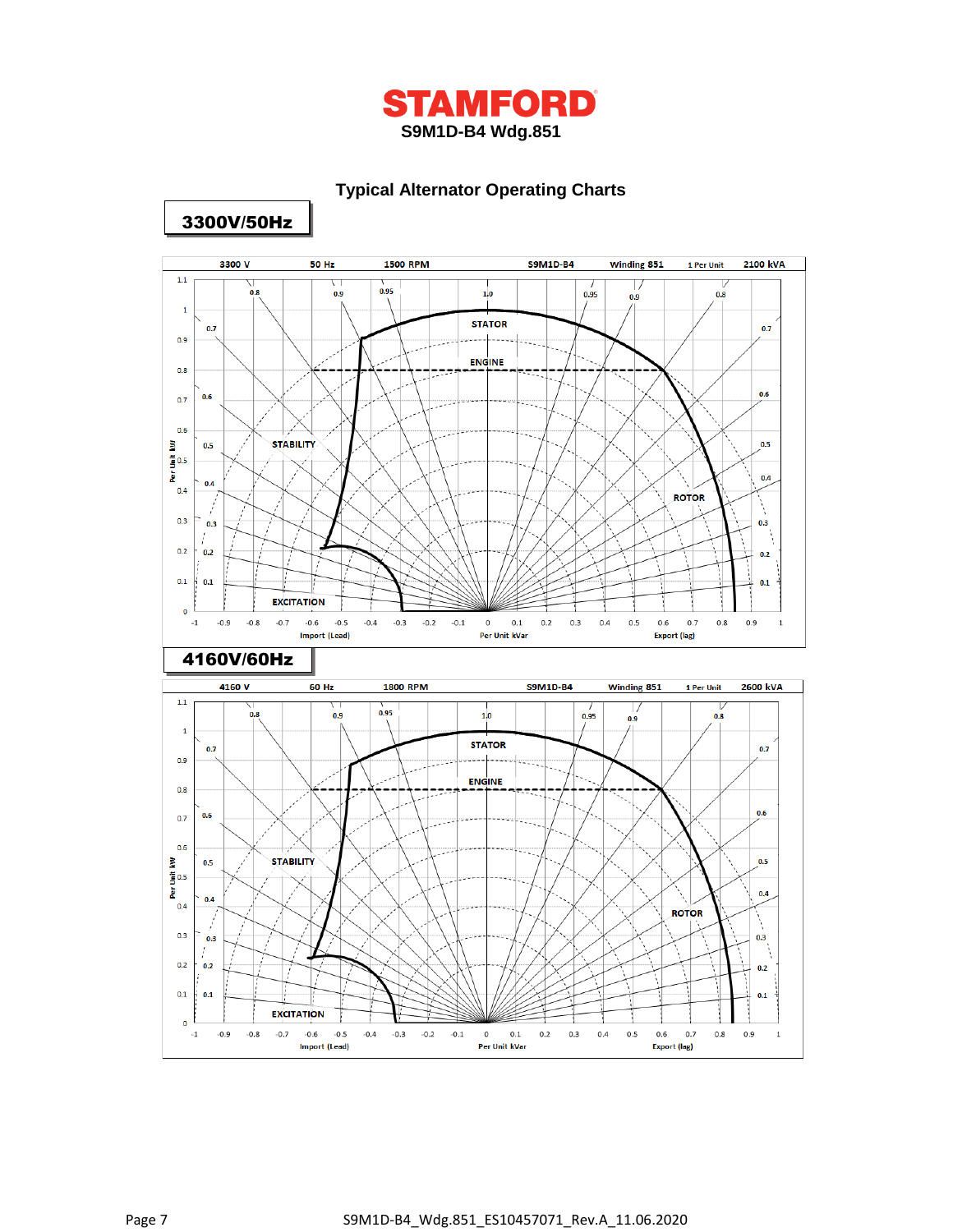

## **RATINGS AT 0.8 POWER FACTOR**

|    | Class - Temp Rise | Standby - 163/27°C | Standby - 150/40°C | Cont. H - 125/40°C | Cont. F - 105/40°C |
|----|-------------------|--------------------|--------------------|--------------------|--------------------|
|    | Star (V)          | 3300               | 3300               | 3300               | 3300               |
| 50 | Parallel Star (V) | N/A                | N/A                | N/A                | N/A                |
| Hz | Delta (V)         | N/A                | N/A                | N/A                | N/A                |
|    | kVA               | 2310               | 2247               | 2100               | 1932               |
|    | kW                | 1848               | 1798               | 1680               | 1546               |
|    | Efficiency (%)    | 95.8               | 95.9               | 96.1               | 96.3               |
|    | kW Input          | 1928               | 1874               | 1748               | 1605               |
|    |                   |                    |                    |                    |                    |
|    | Star (V)          | 4160               | 4160               | 4160               | 4160               |
| 60 | Parallel Star (V) | N/A                | N/A                | N/A                | N/A                |
| Hz | Delta (V)         | N/A                | N/A                | N/A                | N/A                |
|    | kVA               | 2860               | 2782               | 2600               | 2392               |
|    | kW                | 2288               | 2226               | 2080               | 1914               |
|    | Efficiency (%)    | 96.2               | 96.3               | 96.4               | 96.5               |
|    | kW Input          | 2377               | 2311               | 2158               | 1983               |

### **De-rates**

All values tabulated above are subject to the following reductions:

- 5% when air inlet filters are fitted
- 3% for every 500 meters by which the operating altitude exceeds 1000 meters above mean sea level
- 3% for every 5°C by which the operational ambient temperature exceeds 40°C @ Class H temperature rise (please refer to applications for ambient temperature de-rates at other temperature rise classes)
- For any other operating conditions impacting the cooling circuit please refer to applications

Note: Requirement for operating in an ambient exceeding 60°C and altitude exceeding 4000 meters (for <690V) or 1500 meters (for >690V) must be referred to applications.

## **Dimensional and Torsional Drawing**

For dimensional and torsional information please refer to the alternator General Arrangement and rotor drawings available on our website (http://stamford-avk.com/)

**Note:** Continuous development of our products means that the information contained in our data sheets can change without notice, and specifications should always be confirmed with Cummins Generator Technologies prior to purchase.